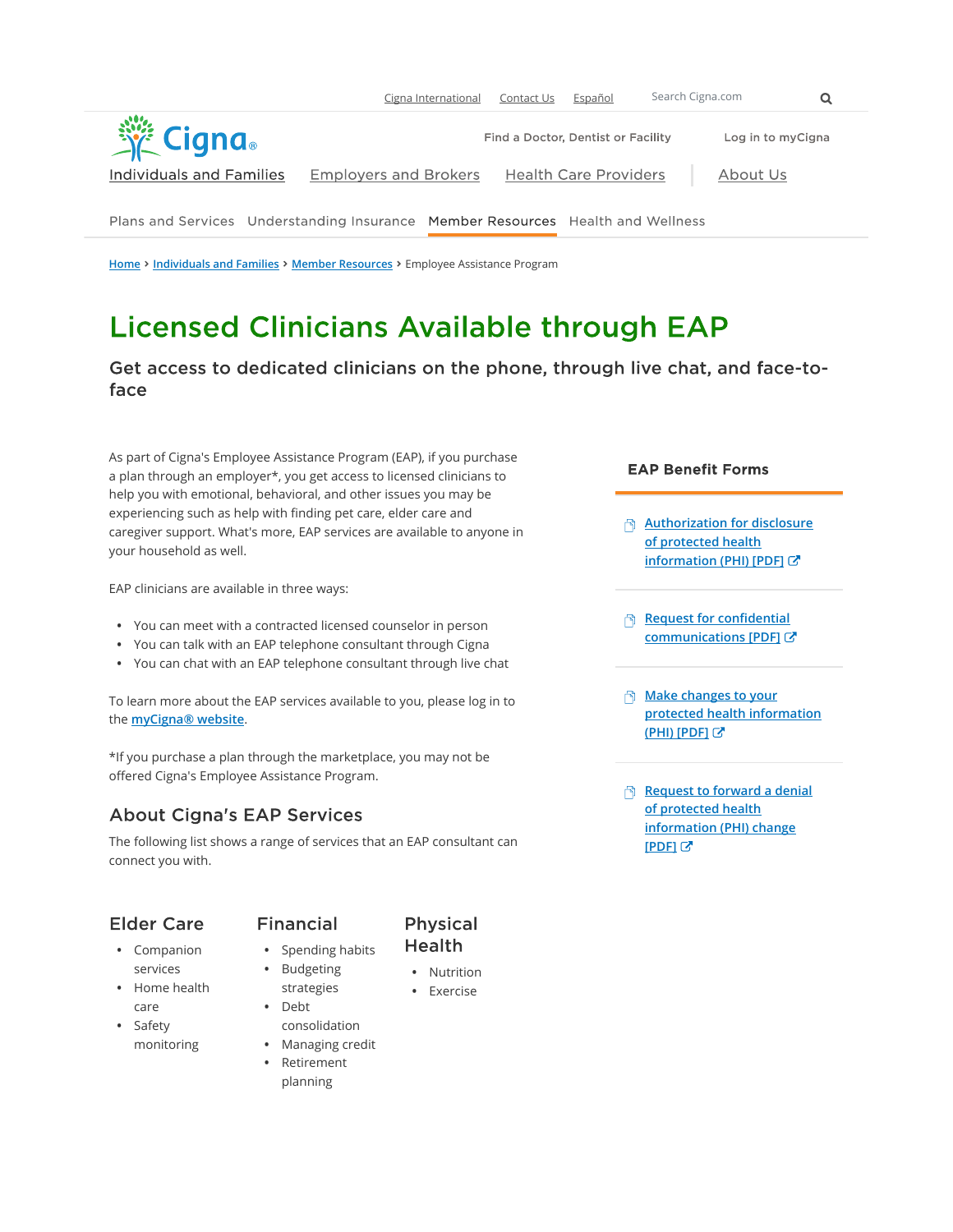## Emotional **Health**

- Stress
- Depression
- Grief

### **Family Life**

- Parenting
- Development
- Childcare
- Domestic/Family Law

Legal

• Job skills • Career growth • Interviewing and networking

Job/Career

- **Use**
- 
- Civil Law
- Alcohol • Drugs

Substance

- Real Estate Law
	- See a list of Cigna's designated substance use disorder programs [PDF]

### How do I meet with an EAP clinician in person?

EAP is different from behavioral health benefits. To visit an EAP counselor you need prior authorization, which you can get in two ways.

Are you:

- Seeking an outpatient assessment or referral for EAP services?
- Not in treatment for substance use?

If you answered yes, request authorization through *myCigna*.

Are you:

- In treatment for mental health or substance use issues?
- Seeking inpatient treatment?
- Considering inpatient, day treatment, or residential treatment?

If you answered yes, please contact Cigna at the number on your Cigna ID card.

#### How do I talk with a Cigna EAP consultant on the phone?

An EAP telephone consultation is a phone-based service designed to:

- Help you clarify concerns
- Help you with problem solving
- Connect you to appropriate resources

EAP telephone consults last 20 to 30 minutes, and are available Monday-Friday between the hours of 8 a.m. and 6 p.m. Eastern time.

#### Relationship

- Marital
- Domestic
- Violence
-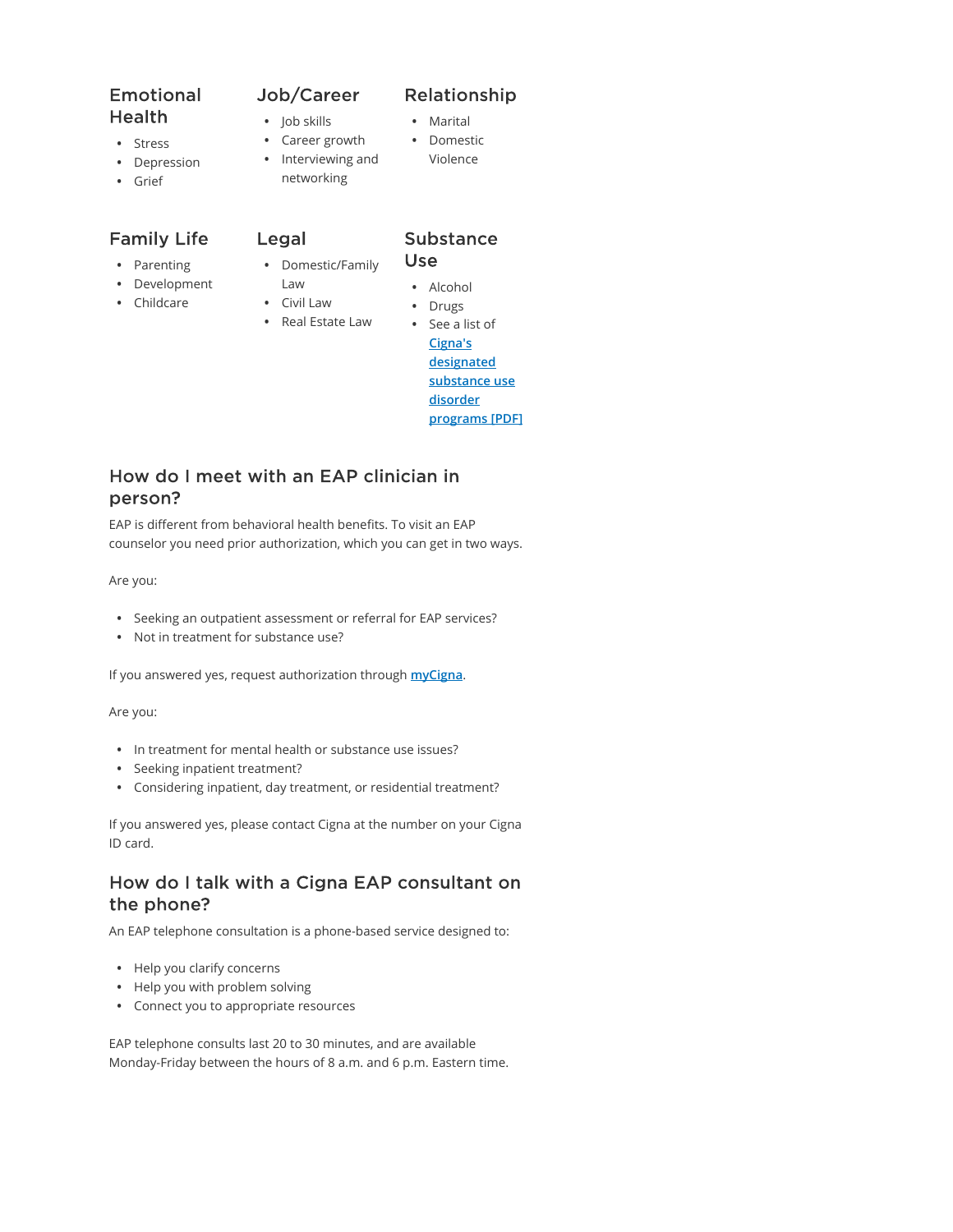If you need help after hours, or on the weekend or on a holiday, call your EAP 800 number directly. EAP telephone consultations are not intended to provide crisis counseling. If you're in crisis, please call 911 immediately.

When you're ready to request a call, please submit a request through myCigna.



#### **More Member Resources**

Legal Services through EAP

Financial Assistance Program

**Back to Member Resources ♦** 

#### **Behavioral Health Resources**



**FAQ: Behavioral Health Providers** 



**Treatment for Substance Use Disorder** 



**Mental Health Care** 

This material is provided by Cigna for informational/educational purposes only. It is not medical/clinical advice. Only a health care provider can make a diagnosis or recommend a treatment plan. For more information about your behavioral health benefits, you can call the member services or behavioral health telephone number listed on your health care ID card.

| I want to                                                 | <b>Resources</b>                     | <b>Other Cigna Websites</b>  | <b>About Cigna</b>                |  |
|-----------------------------------------------------------|--------------------------------------|------------------------------|-----------------------------------|--|
| Get an ID card                                            | <b>Health and Wellness</b>           | myCigna Member Portal        | <b>Company Profile</b>            |  |
| File a claim $\Box$                                       | Glossary                             | Health Care Provider Portal  | <b>Careers</b>                    |  |
| View My Claims and EOBs $\bigcap$                         | <b>Member Resources</b>              | <b>CignaAccess</b>           | <b>Newsroom</b>                   |  |
| <b>Check Coverage Under My</b><br>Plan $\bigcap$          | <b>Cigna Mobile Apps</b>             | Client Resource Portal C     | <b>Investors</b>                  |  |
|                                                           | <b>Employer ACA Responsibilities</b> | Cigna Broker Portal <b>■</b> | <b>Suppliers</b>                  |  |
| <b>See Prescription Drug List</b>                         |                                      | Cigna for IFP Brokers →      | <b>Third Party Administrators</b> |  |
| <b>Sign Up for Cigna Home</b><br><b>Delivery Pharmacy</b> |                                      | Medicare <sup>C</sup>        | <b>International</b>              |  |
| Eligible HSA, FSA, HRA<br><b>Expenses</b>                 |                                      |                              | <b>Follow Us</b>                  |  |
| Find an In-Network Doctor,                                |                                      |                              | N                                 |  |
| <b>Dentist, or Facility</b>                               |                                      |                              |                                   |  |

Find a Form

More...